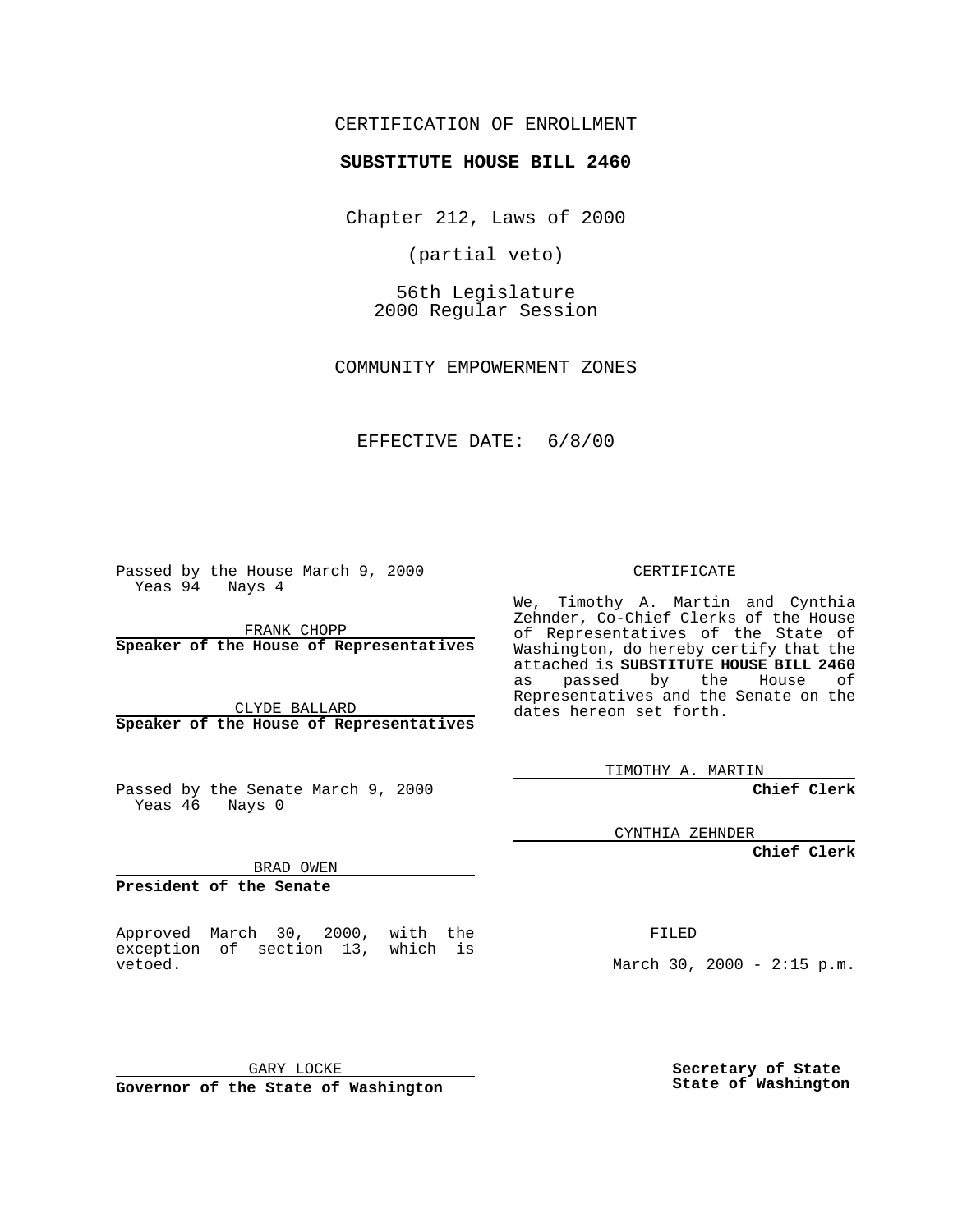### **SUBSTITUTE HOUSE BILL 2460** \_\_\_\_\_\_\_\_\_\_\_\_\_\_\_\_\_\_\_\_\_\_\_\_\_\_\_\_\_\_\_\_\_\_\_\_\_\_\_\_\_\_\_\_\_\_\_

\_\_\_\_\_\_\_\_\_\_\_\_\_\_\_\_\_\_\_\_\_\_\_\_\_\_\_\_\_\_\_\_\_\_\_\_\_\_\_\_\_\_\_\_\_\_\_

## AS AMENDED BY THE SENATE

Passed Legislature - 2000 Regular Session

#### **State of Washington 56th Legislature 2000 Regular Session**

**By** House Committee on Appropriations (originally sponsored by Representatives Gombosky, D. Sommers, Veloria, Lovick, Kessler, Kenney, Conway, Ogden, Murray, Schual-Berke, Stensen, Edmonds, Santos, Lantz, Linville, Wood and Benson)

Read first time . Referred to Committee on .

 AN ACT Relating to community empowerment zones; amending RCW 43.63A.700, 43.63A.710, and 82.60.049; adding a new chapter to Title 43 RCW; creating a new section; and recodifying RCW 43.63A.700 and 43.63A.710.

BE IT ENACTED BY THE LEGISLATURE OF THE STATE OF WASHINGTON:

NEW SECTION. **Sec. 1.** (1) The legislature finds that:

 (a) There are geographic areas within communities that are characterized by a lack of employment opportunities, an average income level that is below the median income level for the surrounding community, a lack of affordable housing, deteriorating infrastructure, and a lack of facilities for community services, job training, and education;

 (b) Strategies to encourage reinvestment in these areas by assisting local businesses to become stronger and area residents to gain economic power involve a variety of activities and partnerships; (c) Reinvestment in these areas cannot be accomplished with only governmental resources and require a comprehensive approach that integrates various incentives, programs, and initiatives to meet the economic, physical, and social needs of the area;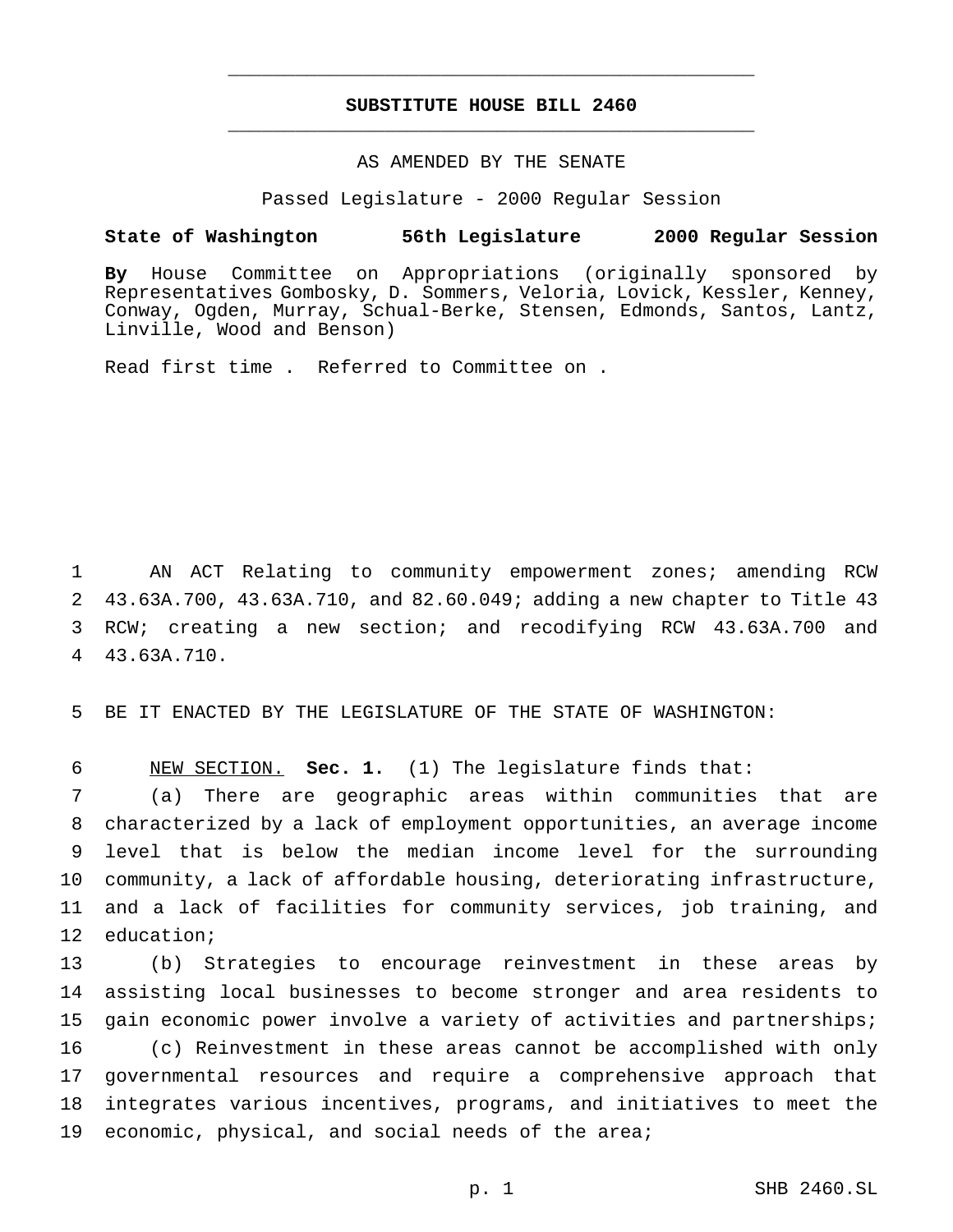(d) Successful reinvestment depends on a local government's ability to coordinate public resources in a cohesive, comprehensive strategy that is designed to leverage long-term private investment in an area; (e) Reinvestment can strengthen the overall tax base through increased tax revenue from expanded and new business activities and physical property improvement;

 (f) Local governments, in cooperation with area residents, can provide leadership as well as planning and coordination of resources 9 and necessary supportive services to address reinvestment in the area; and

 (g) It is in the public interest to adopt a targeted approach to revitalization and enlist the resources of all levels of government, the private sector, community-based organizations, and community residents to revitalize an area.

 (2) The legislature declares that the purposes of the community empowerment zone act are to:

 (a) Encourage reinvestment through strong partnerships and cooperation between all levels of government, community-based organizations, area residents, and the private sector;

 (b) Involve the private sector and stimulate private reinvestment 21 through the judicious use of public resources;

22 (c) Target governmental resources to those areas of greatest need; and

 (d) Include all levels of government, community individuals, organizations, and the private sector in the policy-making process.

 NEW SECTION. **Sec. 2.** The definitions in this section apply throughout this chapter unless the context clearly requires otherwise: (1) "Area" means a geographic area within a local government that is described by a close perimeter boundary.

 (2) "Community empowerment zone" means an area meeting the requirements of RCW 43.63A.700 (as recodified by this act) and officially designated by the director.

 (3) "Department" means the department of community, trade, and economic development.

 (4) "Director" means the director of the department of community, trade, and economic development.

(5) "Local government" means a city, code city, town, or county.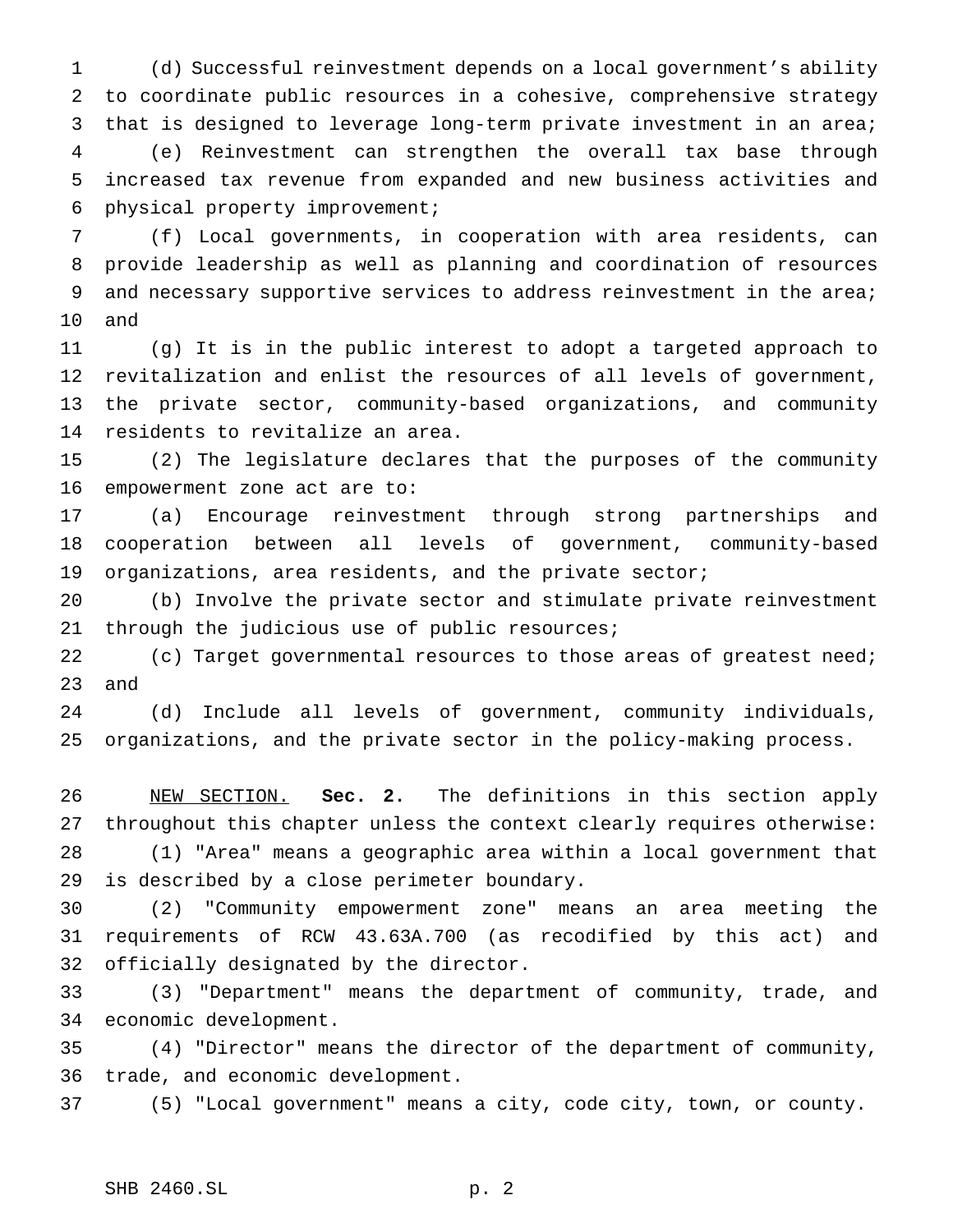1 **Sec. 3.** RCW 43.63A.700 and 1994 sp.s. c 7 s 702 are each amended 2 to read as follows:

3 (1) The department, in cooperation with the department of revenue, 4 the employment security department, and the office of financial 5 management, ((shall)) may approve applications submitted by local 6 governments for an area's designation as a community empowerment zone 7 under this ((section)) chapter. The application for designation shall 8 be in the form and manner and contain such information as the 9 department may prescribe, provided that the application ((for 10 designation)) shall:

11 (a) Contain information sufficient for the director to determine if 12 the criteria established in RCW 43.63A.710 (as recodified by this act) 13 have been met( $(-)$ );

14 (b) Be submitted on behalf of the local government by its chief 15 elected official, or, if none, by the governing body of the local 16 government $((-))$  *i* 

17 (c) Contain a five-year community empowerment plan that ((describes 18 the proposed designated community empowerment zone's community 19 development needs and present a strategy for meeting those needs. The 20 plan shall address the following categories: Housing needs; public 21 infrastructure needs, such as transportation, water, sanitation, 22 energy, and drainage/flood control; other public facilities needs, such 23 as neighborhood facilities or facilities for provision of health, 24 education, recreation, public safety, or other services; community 25 economic development needs, such as commercial/industrial 26 revitalization, job creation and retention considering the unemployment 27 and underemployment of area residents, accessibility to financial 28 resources by area residents and businesses, investment within the area, 29 or other related components of community economic development; and 30 social service needs.

31 The local government is required to provide a description of its 32 strategy for meeting the needs identified in this subsection  $(1)(e)$ . 33 As part of the strategy, the local government is required to identify 34 the needs for which specific plans are currently in place and the 35 source of funds expected to be used. For the balance of the area's 36 needs, the local government must identify the source of funds expected 37 to become available during the next two-year period and actions the 38 local government will take to acquire those funds.)) meets the 39 requirements of section 5 of this act; and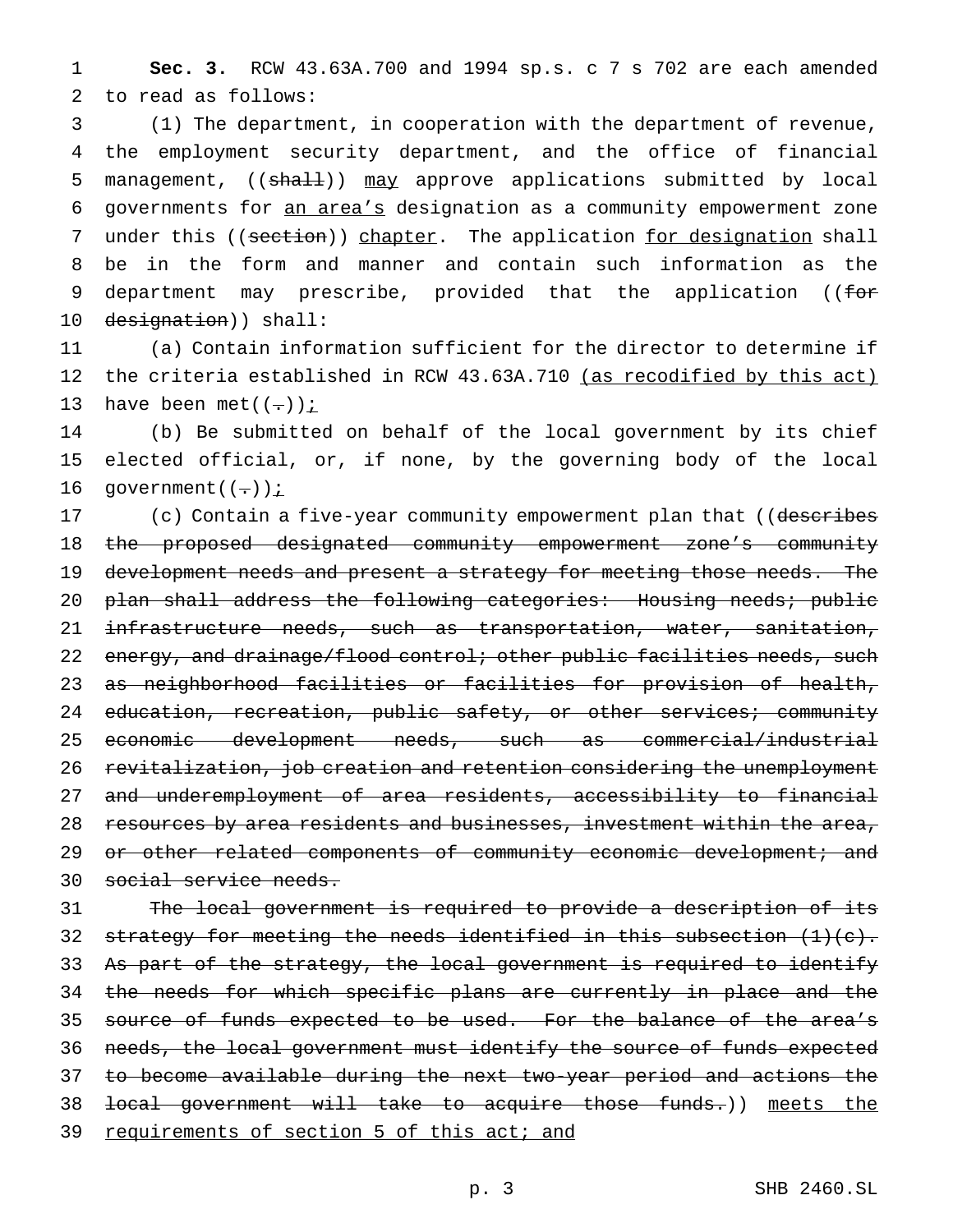(d) Certify that ((neighborhood)) area residents were given the opportunity to participate in the development of the five-year 3 community empowerment strategy required under (((e) of this 4 subsection)) section 5 of this act.

 (2) No local government shall submit more than two ((neighborhoods)) areas to the department for possible designation as 7 a ((designated)) community empowerment zone under this ((section)) 8 chapter.

9 (3)(a) ((Within ninety days after January 1,  $1994<sub>7</sub>$ )) The director 10 may designate up to six ((designated)) community empowerment zones, 11 state-wide, from among the applications ((eligible)) submitted for 12 designation as a ((designated)) community empowerment zone.

 (b) The director shall make determinations of designated community empowerment zones on the basis of the following factors:

 (i) The strength and quality of the local government commitments to meet the needs identified in the five-year community empowerment plan 17 required under ((this)) section 5 of this act.

18 (ii) The level of private ((commitments by private entities)) 19 sector commitment of additional resources and contribution to the 20 ((designated)) community empowerment zone.

 (iii) The potential for revitalization of the area as a result of 22 designation as a ((designated)) community empowerment zone.

(iv) Other factors the director deems necessary.

 (c) The determination of the director as to the areas designated as community empowerment zones shall be final.

 (4) Except as provided in section 6 of this act, an area that was designated a community empowerment zone before January 1, 1996, under this section, automatically and without additional action by the local government continues its designation under this chapter.

 (5) The department may not designate additional community empowerment zones after January 1, 2004, but may amend or rescind designation of community empowerment zones in accordance with section 6 of this act.

 **Sec. 4.** RCW 43.63A.710 and 1994 sp.s. c 7 s 703 are each amended to read as follows:

36 (1) The director may not designate an area as a ((designated)) community empowerment zone unless that area meets the following requirements: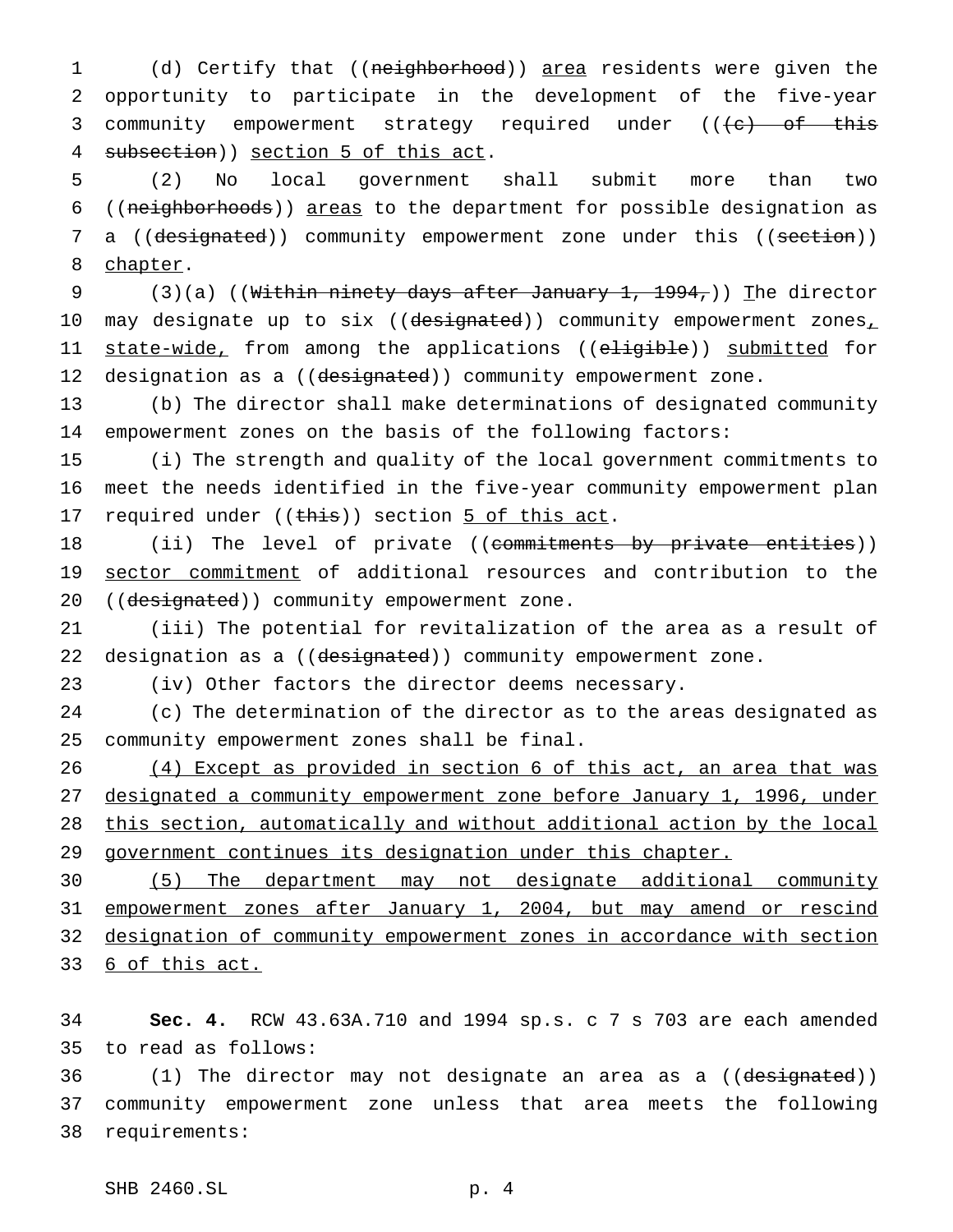(a) The area must be designated by the legislative authority of the local government as an area to receive federal, state, and local assistance designed to increase economic, physical, or social activity in the area;

 (b) The area must have at least fifty-one percent of the households in the area with incomes at or below eighty percent of the county's median income, adjusted for household size;

 (c) The average unemployment rate for the area, for the most recent twelve-month period for which data is available must be at least one hundred twenty percent of the average unemployment rate of the county; and

 (d) A five-year community empowerment plan for the area that meets 13 the requirements of ((RCW 43.63A.700(1)(c) and as further defined by 14 the director)) section 5 of this act must be adopted.

 (2) The director may establish, by rule, such other requirements as the director may reasonably determine necessary and appropriate to 17 assure that the purposes of this ((section)) chapter are satisfied.

 (3) In determining if an area meets the requirements of this section, the director may consider data provided by the United States bureau of the census from the most recent census or any other reliable data that the director determines to be acceptable for the purposes for which the data is used.

 NEW SECTION. **Sec. 5.** (1) The five-year community empowerment plan required under RCW 43.63A.700 (as recodified by this act) shall contain information that describes the community development needs of the proposed community empowerment zone and present a strategy for meeting those needs. The plan shall address the following categories:

 (a) Housing needs for all economic segments of the proposed 29 community empowerment zone;

 (b) Public infrastructure needs, such as transportation, water, sanitation, energy, and drainage and flood control;

 (c) Other public facilities needs, such as neighborhood facilities or facilities for the provision of health, education, recreation, public safety, and other services;

 (d) Community economic development needs, such as commercial and industrial revitalization, job creation and retention considering the unemployment and underemployment of area residents, accessibility to financial resources by area residents and businesses, investment within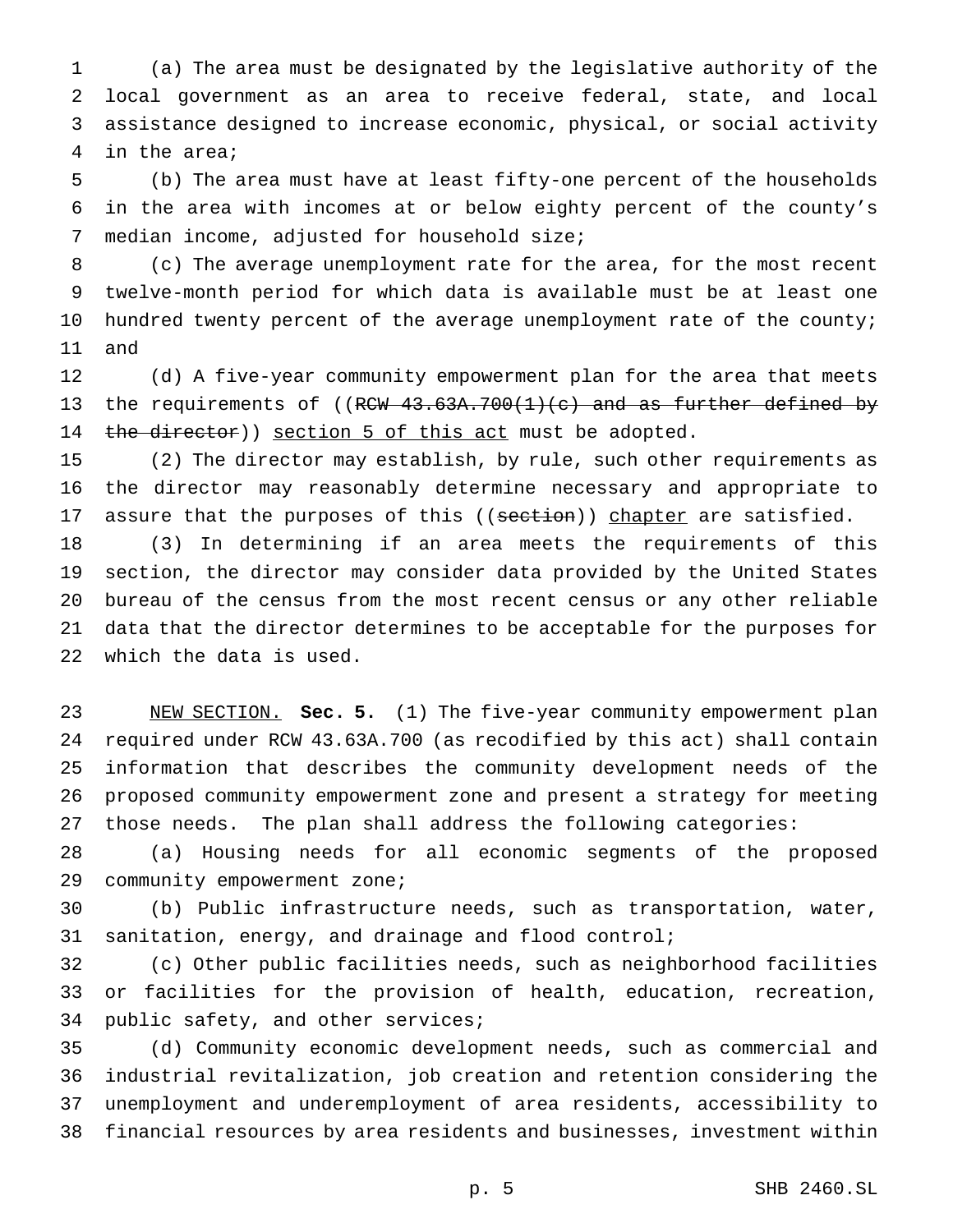the area, and other related components of community economic 2 development; and

 (e) Social service needs of residents in the proposed community empowerment zone.

 (2) The local government must provide a description of its strategy for meeting the needs identified in subsection (1) of this section. As part of the community empowerment zone strategy, the local government must identify the needs for which specific plans are currently in place and the source of funds expected to be used. For the balance of the area's needs, the local government must identify the source of funds expected to become available during the next two-year period and actions the local government will take to acquire those funds.

 (3) The local government must submit an annual progress report to the department that details the extent to which the local government is working to meet the needs identified in the five-year community empowerment plan. If applicable, the progress report must also contain a discussion on the impediments to meeting the needs outlined in the five-year community empowerment plan. The department must determine the date the annual progress reports are due from each local government.

 NEW SECTION. **Sec. 6.** (1) The terms or conditions of a community empowerment zone approved under this chapter may be amended to: (a) Alter the boundaries of the community empowerment zone; or

(b) Terminate the designation of a community empowerment zone.

 (2)(a) A request for an amendment under subsection (1)(a) of this section may not be in effect until the department issues an amended designation for the community empowerment zone that approves the requested amendment. The local government must promptly file with the department a request for approval that contains information the department deems necessary to evaluate the proposed changes and its impact on the area's designation as a community empowerment zone under RCW 43.63A.710 (as recodified by this act). The local government must hold at least two public hearings on the proposed changes and include the information in its request for an amendment to its community empowerment zone.

 (b) The department shall approve or disapprove a proposed amendment to a community empowerment zone within sixty days of its receipt of a request under subsection (1)(a) of this section. The department may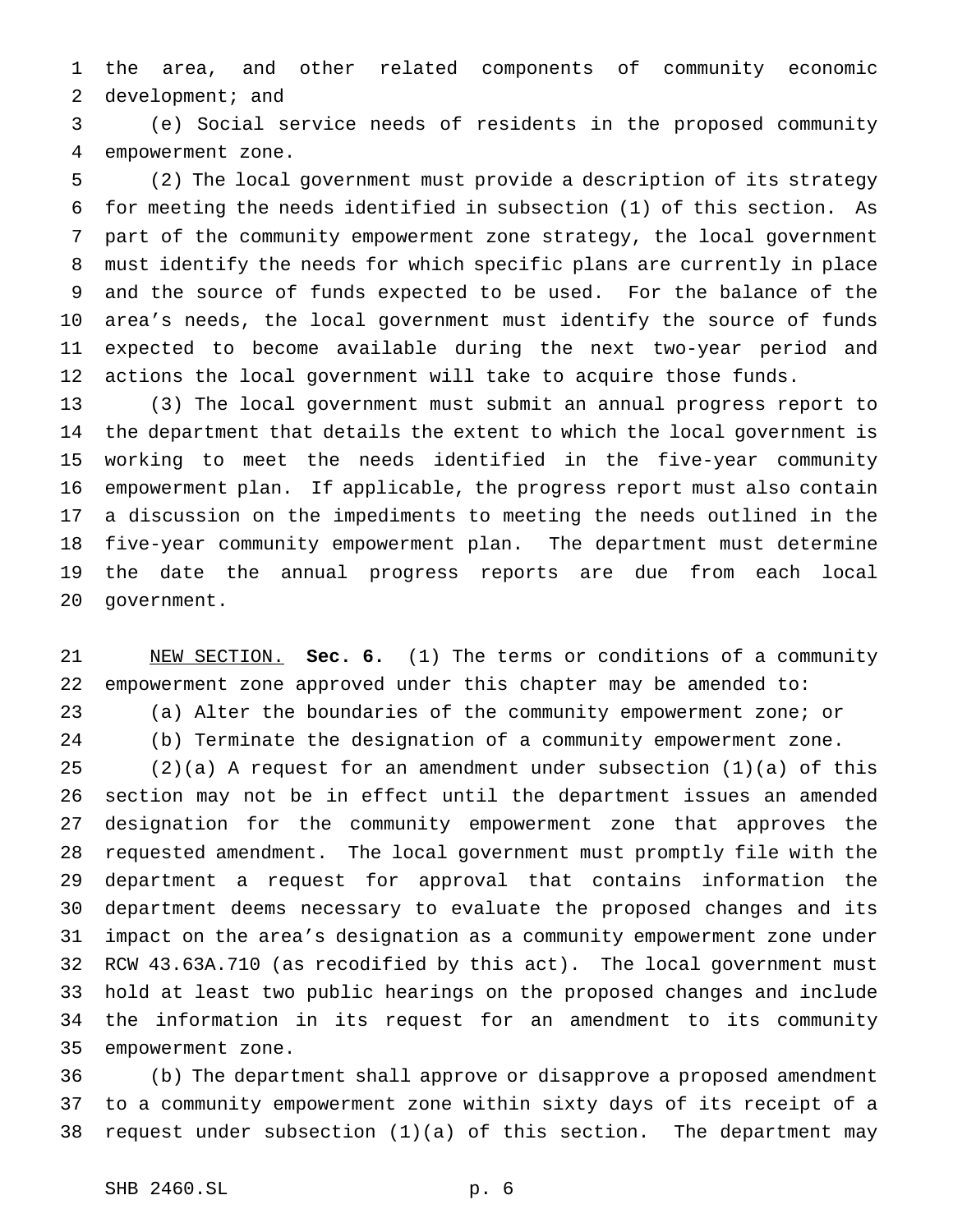not approve changes to a community empowerment zone that are not in conformity with this chapter.

 (3)(a) The termination of an area's designation as a community empowerment zone under subsection (1)(b) of this section is not effective until the department issues a finding stating the reasons for the termination, which may include lack of commitment of resources to activities in the community empowerment zone by the public, private, and community-based sectors. The local government may file an appeal to the department's findings within sixty days of the notice to terminate the area's designation. The department must notify the local government of the results within thirty days of the filing of the appeal.

 (b) A termination of an area's designation as a community empowerment zone has no effect on benefits previously extended to individual businesses. The local government may not commit benefits to a business after the effective date of the termination of an area's designation as a community empowerment zone.

 (4) The department may request applications from local governments for designation as community empowerment zones under this chapter as a result of a termination of an area's designation as a community empowerment zone under this section.

 NEW SECTION. **Sec. 7.** The department must administer this chapter and has the following powers and duties:

 (1) To monitor the implementation of chapter . . ., Laws of 2000 (this act) and submit reports evaluating the effectiveness of the program and any suggestions for legislative changes to the governor and legislature by December 1, 2000;

 (2) To develop evaluation and performance measures for local governments to measure the effectiveness of the program at the local level on meeting the objectives of this chapter;

 (3) To provide information and appropriate assistance to persons desiring to locate and operate a business in a community empowerment zone;

 (4) To work with appropriate state agencies to coordinate the delivery of programs, including but not limited to housing, community and economic development, small business assistance, social service, and employment and training programs which are carried on in a 38 community empowerment zone; and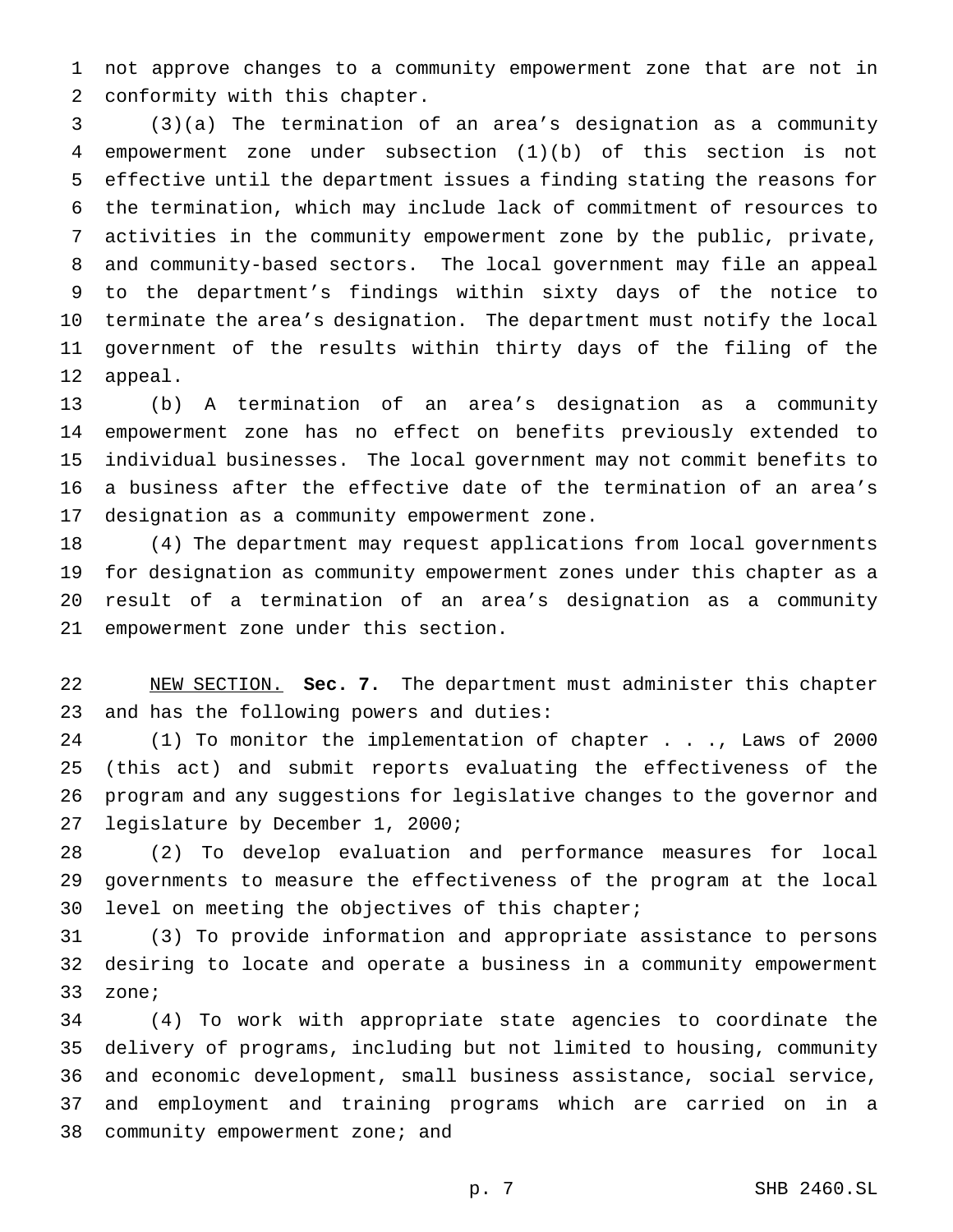(5) To develop rules necessary for the administration of this chapter.

 NEW SECTION. **Sec. 8.** The administration of a community empowerment zone is under the jurisdiction of the local government. Each local government must, by ordinance, designate a community empowerment zone administrator for the area designated as a community empowerment zone that is within its jurisdiction. A community empowerment zone administrator must be an officer or employee of the local government. The community empowerment zone administrator is the liaison between the local government, the department, the business community, and labor and community-based organizations within the community empowerment zone.

 NEW SECTION. **Sec. 9.** This chapter may be known and cited as the Washington community empowerment zone act.

 NEW SECTION. **Sec. 10.** Sections 1, 2, and 5 through 9 of this act constitute a new chapter in Title 43 RCW.

 NEW SECTION. **Sec. 11.** RCW 43.63A.700 and 43.63A.710, as amended by this act, are each recodified as sections in chapter 43.-- RCW (sections 1, 2, and 5 through 9 of this act).

 NEW SECTION. **Sec. 12.** If any part of this act is found to be in conflict with federal requirements that are a prescribed condition to the allocation of federal funds to the state, the conflicting part of this act is inoperative solely to the extent of the conflict and with respect to the agencies directly affected, and this finding does not affect the operation of the remainder of this act in its application to the agencies concerned. Rules adopted under this act must meet federal requirements that are a necessary condition to the receipt of federal funds by the state.

 \*Sec. 13. RCW 82.60.049 and <sup>1999</sup> <sup>c</sup> <sup>164</sup> <sup>s</sup> <sup>304</sup> are each amended to read as follows:

(1) For the purposes of this section:

 (a) "Eligible area" also means <sup>a</sup> designated community empowerment 33 zone approved before January 1, 2000, under RCW 43.63A.700 or a county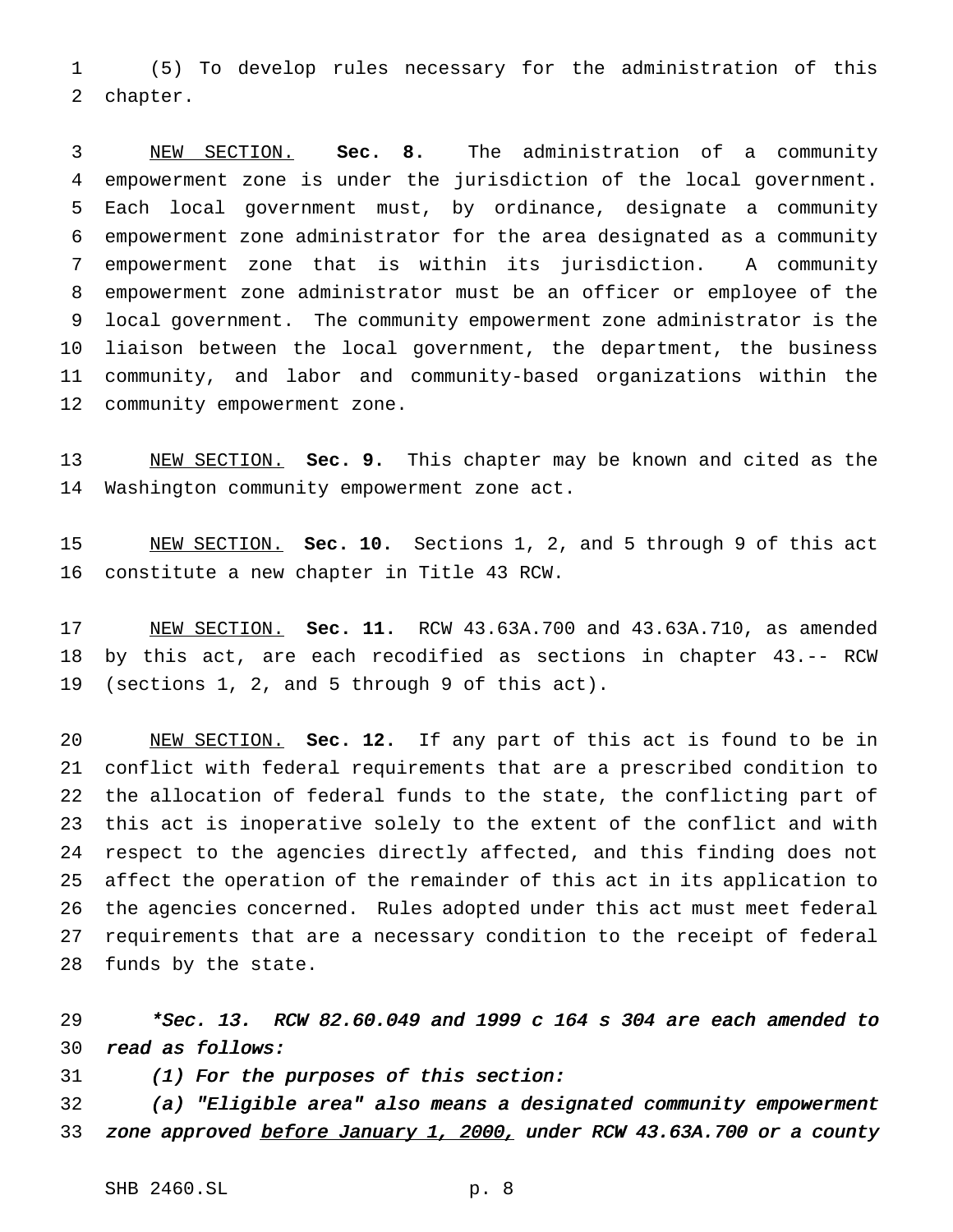1 containing a community empowerment zone approved before January 1, 2000.

 (b) "Eligible investment project" also means an investment project in an eligible area as defined in this section.

 (2) In addition to the provisions of RCW 82.60.040, the department shall issue <sup>a</sup> sales and use tax deferral certificate for state and local sales and use taxes due under chapters 82.08, 82.12, and 82.14 RCW, on each eligible investment project that is located in an eligible area, if the applicant establishes that at the time the project is 10 operationally complete:

 (a) The applicant will hire at least one qualified employment 12 position for each seven hundred fifty thousand dollars of investment on 13 which a deferral is requested; and

 (b) The positions will be filled by persons who at the time of hire are residents of the community empowerment zone in which the project is located. As used in this subsection, "resident" means the person makes his or her home in the community empowerment zone. <sup>A</sup> mailing address alone is insufficient to establish that <sup>a</sup> person is <sup>a</sup> resident for the purposes of this section. The persons must be hired after the date the application is filed with the department.

 (3) All other provisions and eligibility requirements of this chapter apply to applicants eligible under this section.

 (4) If <sup>a</sup> person does not meet the requirements of this section by the end of the calendar year following the year in which the project is certified as operationally complete, all deferred taxes are immediately due.

**\*Sec. 13 was vetoed. See message at end of chapter.**

 NEW SECTION. **Sec. 14.** If any provision of this act or its application to any person or circumstance is held invalid, the remainder of the act or the application of the provision to other persons or circumstances is not affected.

> Passed the House March 9, 2000. Passed the Senate March 9, 2000. Approved by the Governor March 30, 2000, with the exception of certain items that were vetoed. Filed in Office of Secretary of State March 30, 2000.

Note: Governor's explanation of partial veto is as follows:

 "I am returning herewith, without my approval as to section 13, Substitute House Bill No. 2460 entitled: